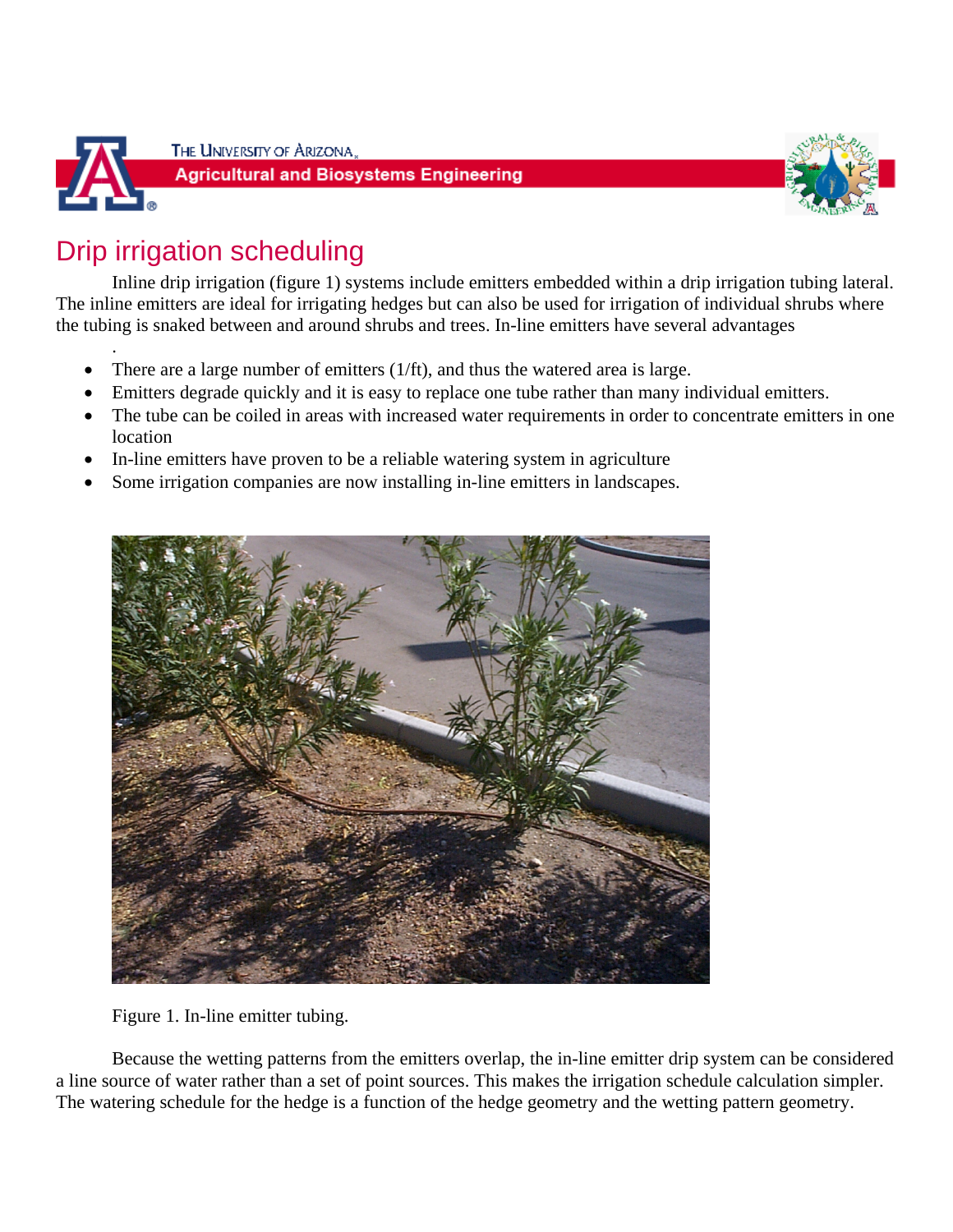Instead of calculating a watering time based on the entire hedge, it is simpler to calculate based on a length of hedge equal to the distance along the tubing between two emitters.

- **Calculate plant water use (LPD/emitter)** 
	- **Where LPD = Liters per day used by the hedge for a distance equal to the emitter spacing.**
- **Calculate soil water storage (S / emitter)** 
	- **Where S = volume of usable water (liters) in soil in wetted area for each emitter.**
- **Calculate days between irrigation (S/LPD)**
- **Calculate irrigation run time (S/Q)** 
	- **Where Q = emitter flow rate (LPH)**

The evapotranspiration rate (LPD) for a length of hedge equal to the distance between 2 emitters is calculated as follows (figure 2).

$$
LPD = \left(\frac{ET \, \, mm}{\, \, day}\right)\left(\frac{m}{1,000 \, \, mm}\right)\left(H \,^*L\right)\left(\frac{1,000 \, L}{m^3}\right) = ET \,^*H \,^*L \tag{1}
$$

where

- $LPD =$  evapotranspiration per emitter, liters per day,
- $L =$  length between emitters, m,
- $H =$  hedge (plant) width, m,
- $ET =$  depth of evapotranspiration, mm.



Figure 2. Parameters used to calculate ET for hedge.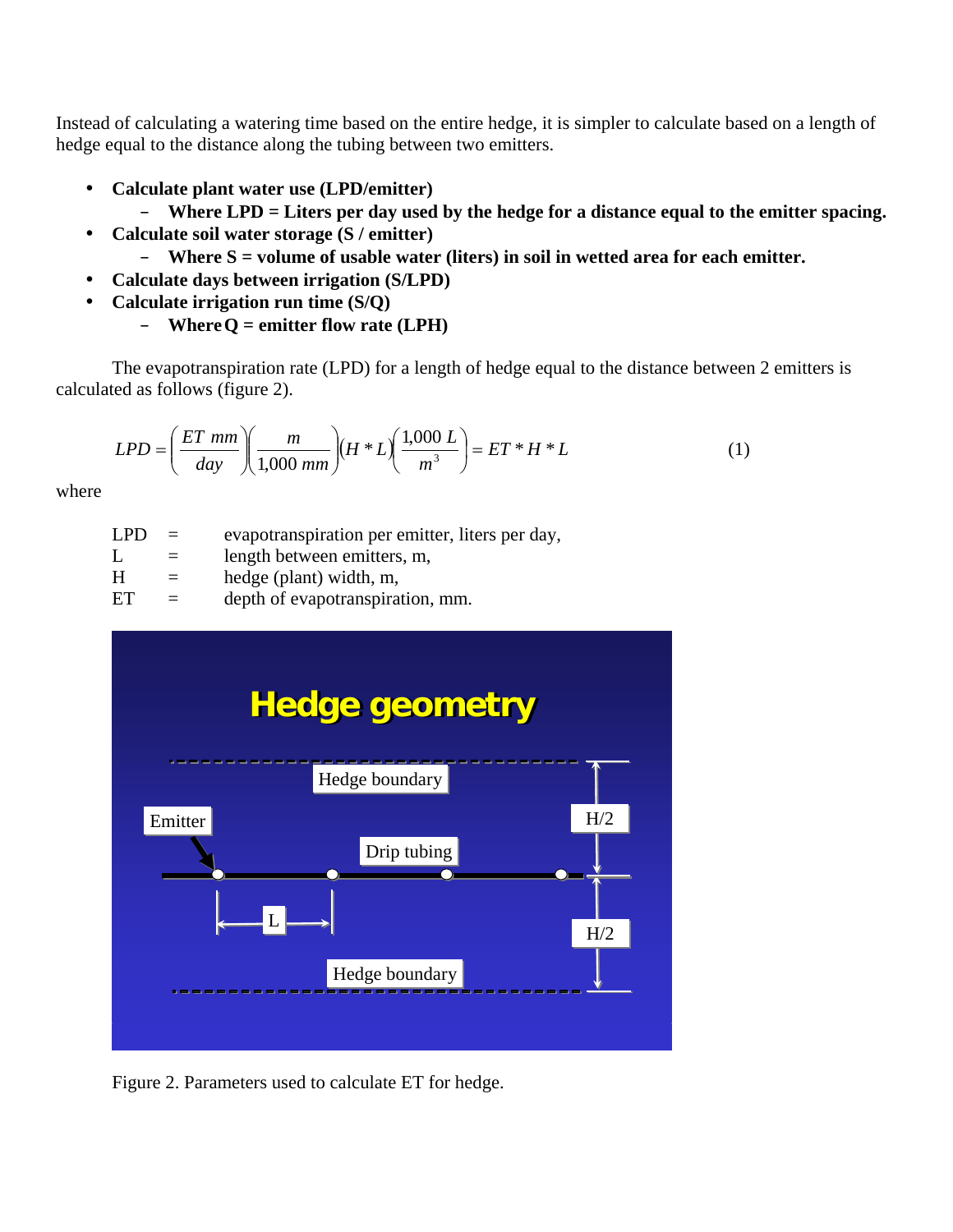The equation to calculate water storage capacity per emitter is similar to equation 1 except that the width of the wetted area is used instead of the width of the hedge (figure 3).



Figure 3. Parameters used to calculate soil water storage.

$$
S = L*W*Z*\left(\frac{AWHC\%}{100\%}\right)*MAD*\left(\frac{1,000 L}{m^3}\right) = 10LWZ*AWHC\%*MAD
$$
 (2)

where

 $W =$  wetted width

**Example.** Calculate the watering schedule for an oleander hedge during summer in Flagstaff. Oleanders are a medium water use plant so assume that  $ET = 3$  mm/day. However, they can survive on very little water so assume that the MAD is 1.0. Assume that rooting depth, Z, is 2 m.

The oleander hedge width, H, is 1.5 m. The distance between emitters, W, is 0.3 m. Emitter flow rate is 4 LPH. Wetted width from emitters is 0.8 m Clay loam soil

#### **Calculate plant water use (LPD/emitter)**

LPD =  $ET * H * W = 3$  mm/day  $* 1.5$  m  $* 0.3$  m = 1.35 LPD